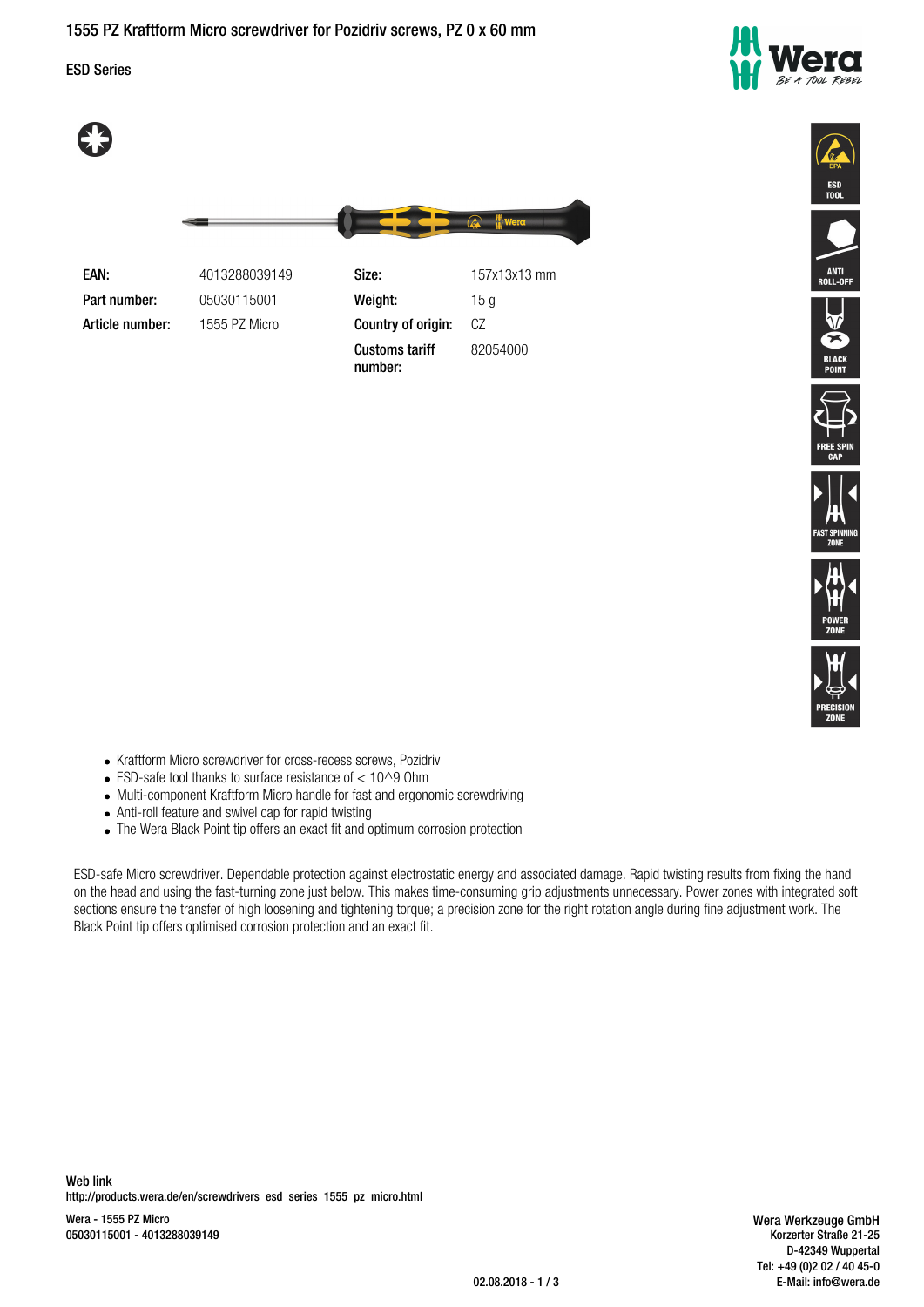# ESD Series



When doing screwdriving jobs on electronic components (like e.g. smartphones and tablet PCs), there should be no electrostatic discharge as this could cause malfunctions and a complete failure. Therefore, tools that are secure against electrostatic discharge are indispensable.



The electric surface resistance of the Wera ESD material is  $\leq 10^0$ ohm. This securely protects components against electrostatic energy and associated damage.

### **Wera ESD Tools High protection Kraftform Micro Handle**



Multi-component screwdriver handle for ergonomic working.



The power zone has integrated soft zones near the blade tip to ensure high torque transfer for loosening or tightening screws without losing contact with the screw.

**Further versions in this product family:**

### **The power zone The precision zone Rotating cap and fast-turning**

technology companies.



The requirements for ESD-safe screwdrivers are specified in the European standard DIN EN 61340-5-1. This standard also includes a handle that has to be out of a defined conductive material. The Wera products in the ESD series satisfy these standards and the even more stringent requirements demanded by some

The precision zone directly above the blade gives the user a better feel for the right rotation angle during fine adjustment work.



The fast-turning zone just below the rotating cap allow rapid twisting. This makes timeconsuming grip adjustments as with other conventional precision screwdrivers unnecessary.

### **Wera Black Point tip**



The Wera Black Point tip and a refined hardening process ensure long service life of the tip, improved corrosion protection and an exact fit.

|             | z<br>$\overline{\phantom{a}}$ | α, | ₩  |     | ◡    |
|-------------|-------------------------------|----|----|-----|------|
|             |                               | mm | mm | mm  | inch |
| 05030115001 | PZ <sub>0</sub>               | 60 | 97 | 3.0 | 23/8 |
| 05030116001 | PZ                            | 80 | 97 | 4.U | 31/8 |

## **Web link**

http://products.wera.de/en/screwdrivers\_esd\_series\_1555\_pz\_micro.html

Wera - 1555 PZ Micro 05030115001 - 4013288039149

**Wera Werkzeuge GmbH** Korzerter Straße 21-25 D-42349 Wuppertal Tel: +49 (0)2 02 / 40 45-0 02.08.2018 - 2 / 3 E-Mail: info@wera.de